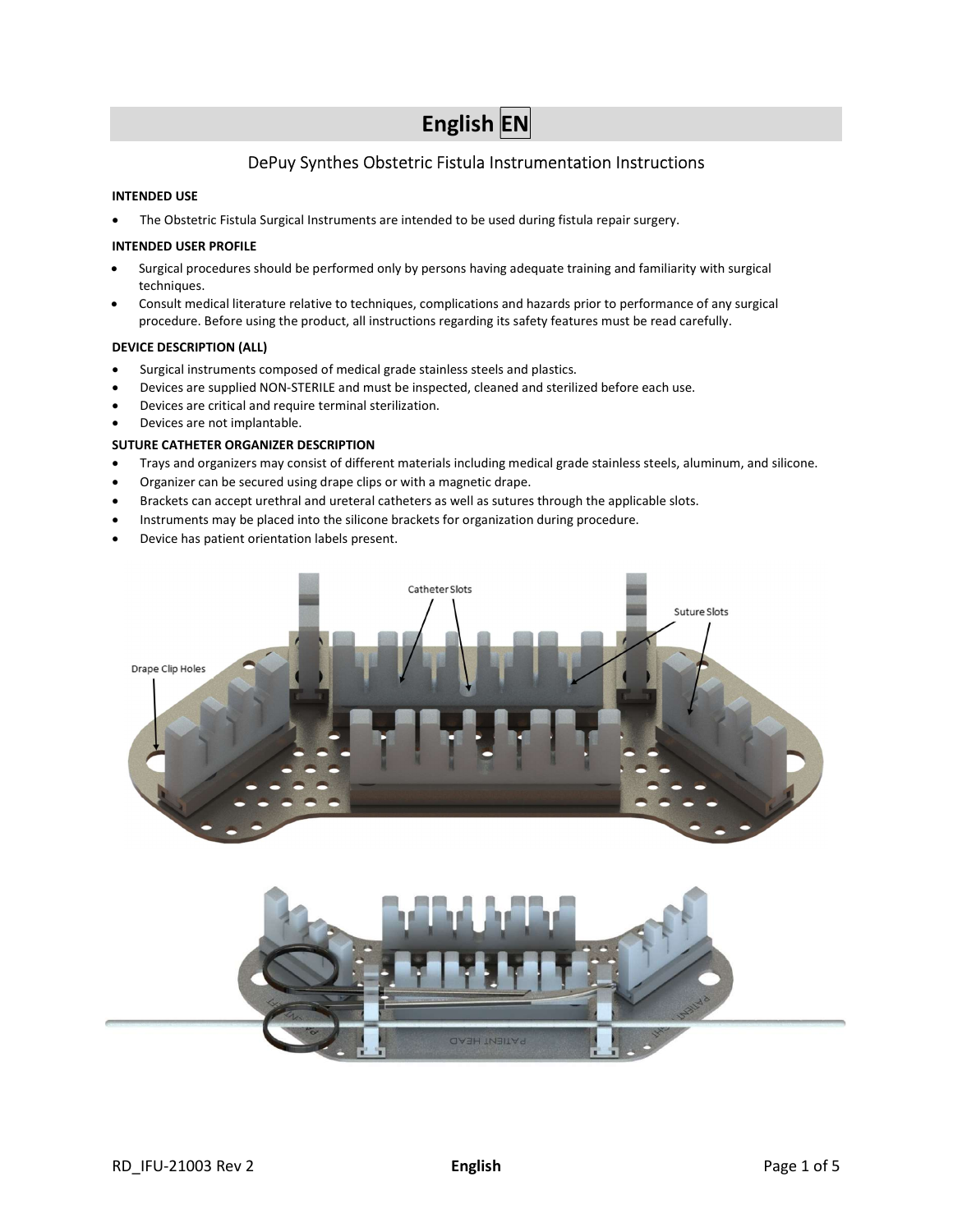

- Avalign recommends thorough manual and automated cleaning of medical devices prior to sterilization. Automated methods alone may not adequately clean devices.
- Devices should be reprocessed as soon as possible following use. Instruments must be cleaned separately from cases and trays.
- All cleaning agent solutions should be replaced frequently before becoming heavily soiled.
- Prior to cleaning, sterilization, and use, remove all protective caps carefully. All instruments should be inspected to ensure proper function and condition. Do not use instruments if they do not perform satisfactorily.
- Risk of damage The surgical instruments are precision devices. Careful handling is important for the accurate functioning of the devices. Improper external handling can cause the devices to malfunction.
- Use caution when handling sharp instruments to avoid injury.
- If a device is/was used in a patient with, or suspected of having Creutzfeldt-Jakob Disease (CJD), the device cannot be reused and must be destroyed due to the inability to reprocess or sterilize to eliminate the risk of cross-contamination.

## CAUTION



Federal U.S. Law restricts this device to sale, distribution, and use, by, or on order of a physician.

#### LIMITATIONS ON REPROCESSING

Repeated processing has minimal effect on these instruments. End of life is normally determined by wear and damage due to use.

#### DISCLAIMER

It is the responsibility of the reprocessor to ensure reprocessing is performed using equipment, materials and personnel in the reprocessing facility and achieves the desired result. This requires validation and routine monitoring of the process. Any deviation by the reprocessor from the instructions provided must be properly evaluated for effectiveness and potential adverse consequences.

# Reprocessing Instructions

#### TOOLS AND ACCESSORIES

|                        | Cold Tap Water (< $20^{\circ}$ C / $68^{\circ}$ F)                     |
|------------------------|------------------------------------------------------------------------|
| Water                  | Warm Water (38°-49°C / 100°-120°F)                                     |
|                        | Hot Tap Water ( $>$ 40 $\degree$ C / 104 $\degree$ F)                  |
|                        | Deionized (DI) or Reverse Osmosis (RO) Water (ambient)                 |
| <b>Cleaning Agents</b> | Neutral Enzymatic Detergent pH 6.0-8.0 i.e. MetriZyme, EndoZime, Enzol |
| Accessories            | Assorted Sizes of Brushes and/or Pipe Cleaners with Nylon Bristles     |
|                        | Sterile Syringes or equivalent                                         |
|                        | Absorbent, Low Lint Disposable Cloths or equivalent                    |
|                        | Soaking Pans                                                           |
| Equipment              | <b>Medical Compressed Air</b>                                          |
|                        | Ultrasonic Cleaner (Sonicator)                                         |
|                        | <b>Automated Washer</b>                                                |

#### POINT-OF-USE AND CONTAINMENT

- 1) Follow health care facility point of use practices. Keep devices moist after use to prevent soil from drying and remove excess soil and debris from all surfaces, crevices, hinged joints, and all other hard-to-clean design features.
- 2) Follow universal precautions and contain devices in closed or covered containers for transport to central supply.

#### MANUAL CLEANING

- 3) Rinse devices under cold running tap water for a minimum of 3 minutes while wiping off residual soil or debris. Actuate moveable mechanisms and flush cracks and/or crevices while rinsing.
- 4) Prepare an enzymatic cleaning solution per manufacturer's instructions including dilution/concentration, water quality and temperature. Immerse devices and soak for a minimum of 10 minutes. While in the solution, use a soft, bristle brush to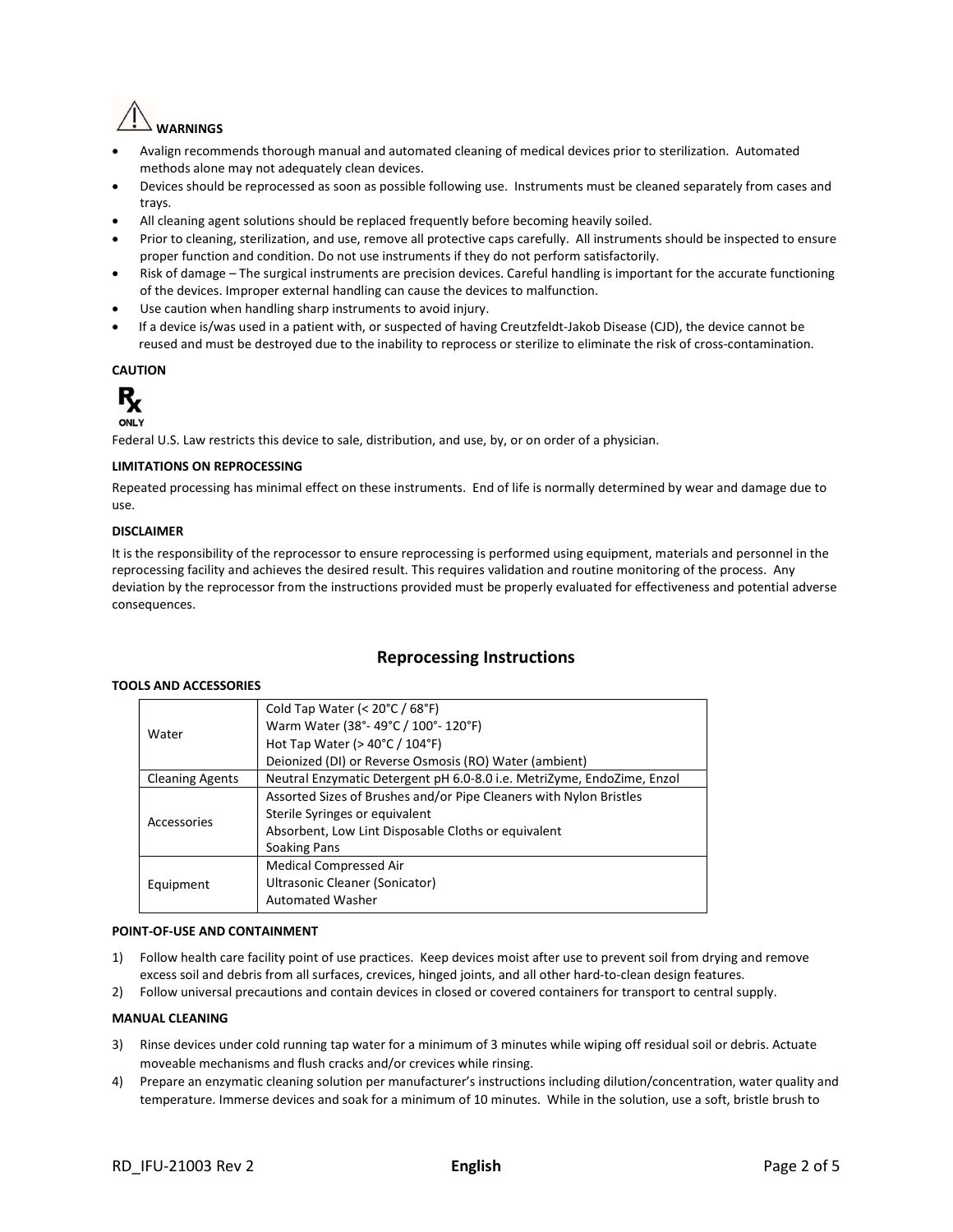remove all traces of blood and debris from the device, paying close attention to crevices, seams, and any hard to reach areas.

- a. If the device has sliding mechanisms or hinged joints, actuate the device while scrubbing to remove trapped soil.
- 5) Remove devices and rinse/agitate in warm tap water for a minimum of 3 minutes. Actuate moveable mechanisms and flush all cracks and/or crevices while rinsing.
- 6) Prepare a neutral detergent cleaning solution per manufacturer's instructions including dilution/concentration, water quality and temperature. Immerse devices and soak for a minimum of 5 minutes. While in the solution, use a soft, bristle brush to remove all traces of blood and debris from the device, paying close attention to threads, crevices, seams, and any hard to reach areas.
	- a. If the device has sliding mechanisms or hinged joints, actuate the device while scrubbing to remove trapped soil.
- 7) Remove devices and rinse/agitate in cold tap water for a minimum of 3 minutes. Actuate moveable mechanisms and flush all cracks and/or crevices while rinsing.
- 8) Prepare an enzymatic cleaning solution using hot water per manufacturer's recommendations in an ultrasonic unit. Sonicate the devices for a minimum of 15 minutes using a minimum frequency of 40 kHz. It is recommended to use an ultrasonic unit with flushing attachments.
- 9) Remove devices and rinse/agitate in ambient DI/RO water for a minimum of 4 minutes. Actuate moveable mechanisms and flush all cracks and/or crevices while rinsing.
- 10) Dry the device using an absorbent cloth. Dry any internal areas with filtered, compressed air.
- 11) Visually inspect the device for soil including all actuating mechanisms, cracks, and crevices. If not visibly clean, repeat steps 3-11.

#### AUTOMATED CLEANING

Note: All devices must be manually pre-cleaned prior to any automated cleaning process, follow steps 1-7. Steps 8-11 are optional but advised.

| Phase                       | Time<br>(minutes) | Temperature    | Detergent Type & Concentration |
|-----------------------------|-------------------|----------------|--------------------------------|
| Pre-wash 1                  | 02:00             | Cold Tap Water | N/A                            |
| Enzyme Wash                 | 02:00             | Hot Tap Water  | <b>Enzyme Detergent</b>        |
| Wash 1                      | 02:00             | 63°C / 146°F   | <b>Neutral Detergent</b>       |
| Rinse 1                     | 02:00             | Hot Tap Water  | N/A                            |
| <b>Purified Water Rinse</b> | 02:00             | 146°F / 63°C   | N/A                            |
| <b>Drying</b>               | 15:00             | 194°F / 90°C   | N/A                            |

12) Transfer the devices to an automatic washer/disinfector for processing per the below minimum parameters.

13) Dry excess moisture using an absorbent cloth. Dry any internal areas with filtered, compressed air.

14) Visually inspect the device for soil including all actuating mechanisms, cracks, crevices and lumens. If not visibly clean, repeat steps 3-7, 12-14.

#### DISINFECTION

- Devices must be terminally sterilized (See § Sterilization).
- Avalign instruments are compatible with washer/disinfector time-temperature profiles for thermal disinfection per ISO 15883.
- Load the devices in the washer-disinfector according to the manufacturer's instructions, ensuring that the devices and lumens can drain freely.
- The following automated cycles are examples of validated cycles:

| <b>Phase</b>                | <b>Recirculation Time</b><br>(min.) | <b>Water Temperature</b> | <b>Water Type</b> |
|-----------------------------|-------------------------------------|--------------------------|-------------------|
| <b>Thermal Disinfection</b> |                                     | >90°C (194°F)            | RO/DI Water       |
| <b>Thermal Disinfection</b> |                                     | >90°C (194°F)            | RO/DI Water       |

#### INSPECTION AND FUNCTIONAL TESTING

- Visually inspect devices for damage or wear, including sharp edges. Instruments with broken, cracked, chipped or worn features, should not be used, but should be replaced immediately.
- Verify device interfaces (junctions) continue to function as intended without complications.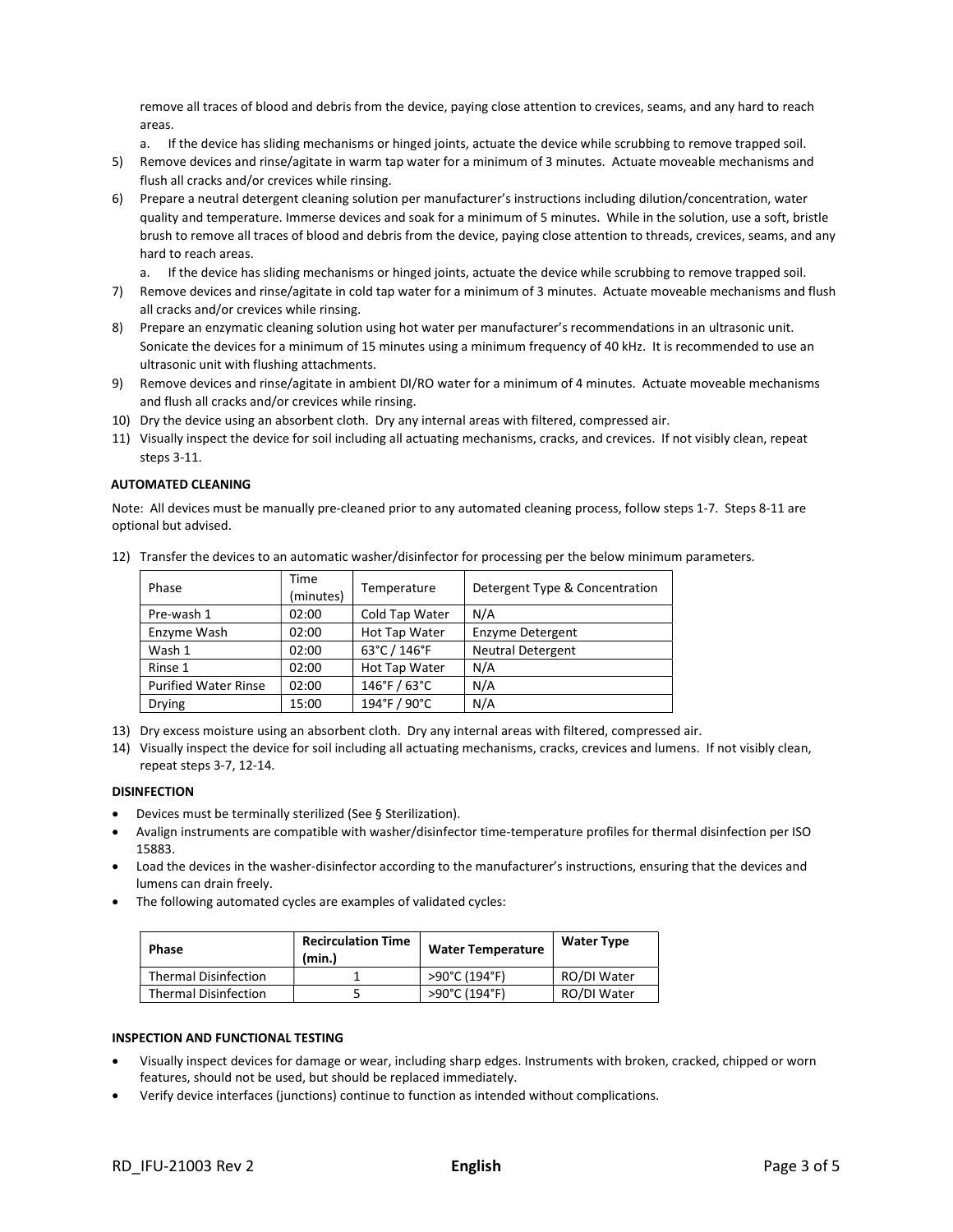- Check for smooth movement of hinges.
- Lubricate hinged joints before autoclaving with Instra-Lube, or a steam permeable instrument lubricant.

#### PACKAGING

- Only FDA cleared sterilization packaging materials should be used by the end user when packaging the devices.
- The end user should consult ANSI/AAMI ST79 or ISO 17665-1 for additional information on steam sterilization.
- Sterilization Wrap
	- $\circ$  Instruments and organizers may be wrapped in a standard, medical grade sterilization wrap using the AAMI double wrap method or equivalent.
- Rigid Sterilization Container
	- For information regarding rigid sterilization containers, please refer to appropriate instructions for use provided by the container manufacturer or contact the manufacturer directly for guidance.

## STERILIZATION

Sterilize with steam. The following are minimum cycles required for steam sterilization of Avalign devices:

#### Sterilization Wraps:

| Cycle Type | <b>Temperature</b> | <b>Exposure Time</b> | <b>Pulses</b> | <b>Drying Time</b> |
|------------|--------------------|----------------------|---------------|--------------------|
| Prevacuum  | 132°C (270°F)      | 4 minutes            | 4             | 30 minutes         |
| Prevacuum  | 134°C (273°F)      | 3 minutes            | 4             | 30 minutes         |

- The operating instructions and guidelines for maximum load configuration of the sterilizer manufacturer should be followed explicitly. The sterilizer must be properly installed, maintained, and calibrated.
- Time and temperature parameters required for sterilization vary according to type of sterilizer, cycle design, and packaging material. It is critical that process parameters be validated for each facility's individual type of sterilization equipment and product load configuration.
- A facility may choose to use different steam sterilization cycles other than the cycle suggested if the facility has properly validated the cycle to ensure adequate steam penetration and contact with the devices for sterilization. Note: rigid sterilization containers cannot be used in gravity steam cycles.
- Water droplets and visible signs of moisture on sterile packaging/wrap or the tape used to secure it may compromise the sterility of the processed loads or be indicative of a sterilization process failure. Visually check outside wrap for dryness. If there are water droplets or visible moisture observed, the pack or instrument tray is considered unacceptable. Repackaging and re-sterilize the packages with visible signs of moisture.

#### STORAGE

- After sterilization, instruments should remain in sterilization packaging and be stored in a clean, dry cabinet or storage case.
- Care should be taken when handling devices to avoid damaging the sterile barrier.

#### MAINTENANCE

- Attention: Apply lubricant only on the hinged parts.
- Discard damaged, worn or non-functional devices.

#### WARRANTY

- All products are guaranteed to be free from defects in material and workmanship at the time of shipping.
- Avalign instruments are reusable and meet AAMI standards for sterilization. All Avalign products are designed and manufactured to meet the highest quality standards. Avalign cannot accept liability for failure of products which have been modified in any way from their original design.